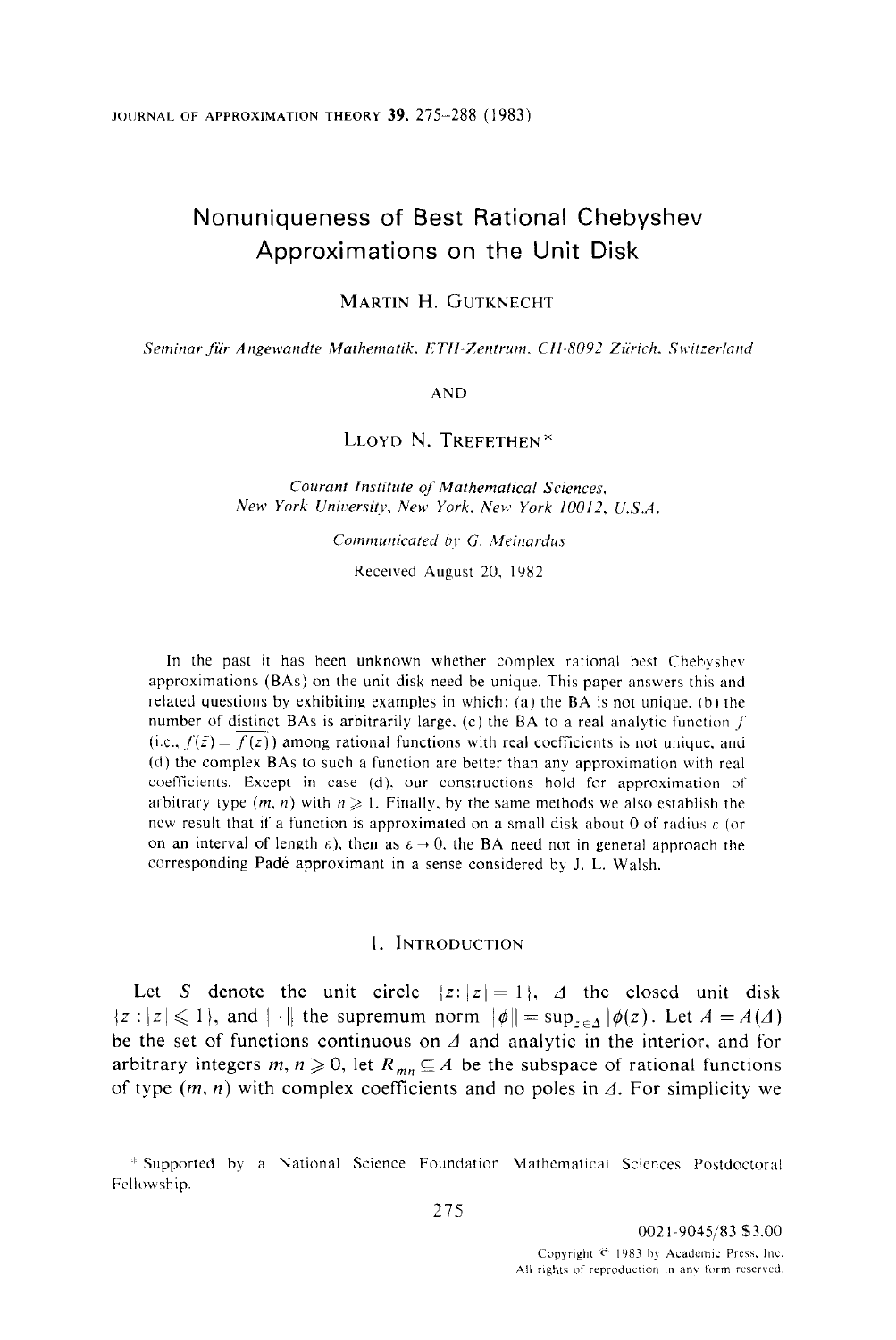will also write  $P_m = R_{m0}$ . Given  $f \in A$ , a best approximation (BA) to f on  $\Delta$ in  $R_{mn}$  is a function  $r^* \in R_{mn}$  that satisfies

$$
||f - r^*|| = \inf_{r \in R_{mn}} ||f - r||.
$$

The *existence* of rational BAs on the disk, and more generally on an arbitrary compact subset of  $\mathbb C$  with no isolated points, was established by Walsh in 1931 [17]. The question of uniqueness has been less fully understood. In 1934 Walsh showed that on at least some complex domains BAs are not unique, by exhibiting an example in which the domain of approximation is a crescent-shaped Jordan region or arc that is symmetric with respect to the unit circle  $\left[17, 18\right]$ . For many years this was apparently the only known instance of nonuniqueness in complex rational Chebyshev approximation. A more natural domain was added to the collection when Gončar  $\lceil 6 \rceil$  and Lungu  $\lceil 10 \rceil$  and Saff and Varga  $\lceil 12, 13, 16 \rceil$  found that complex rational BAs to a real function on a real interval can be nonunique for all  $m \ge 0$ ,  $n \ge 1$ . But the question of whether approximations on the disk must be unique has remained open  $|16|$ .

Certain related matters have also remained unresolved. including two questions mentioned by Ellacott in [4]. Let us say that f is a real analytic function if  $f(\bar{z}) = \bar{f(z)}$ , that is, if its Maclaurin series has all real coefficients. and let  $A^r$  and  $R_{mn}^r$  be the subsets of real analytic functions in A and  $R_{mn}$ . respectively. Ellacott asks: Are BAs to real analytic functions unique, if one restricts attention to real analytic approximations? Can a real analytic function on the disk. in contrast to the situation on the interval. always be approximated as well in  $R_{mn}^r$  as in  $R_{mn}$ ?

In this paper we show that the answers to all of the above questions arc negative. Thus rational Chebyshev approximation on the disk, despite some expectations to the contrary. is apparently fairly typical among nonlinear approximation problems, where nonuniqueness is the rule. For other examples. best complex rational least-squares approximations on both the circle and the interval are nonunique  $|5, 9|$ , and so are real Chebyshev approximations by sums of exponentials to continuous real functions on an interval, if confluent exponents are permitted  $|1|$ . (It is interesting that in the latter case, there is a definite limit to the number of distinct BAs of given degree that a function can possess  $|2|$ ; we will see that this is not the case here.) On the other hand, real rational BAs to a continuous real function on a real interval are well known to be unique, and they are characterized by an equioscillation condition due to Achieser  $|11|$ .

All of our proofs consist of elementary symmetry arguments. But to make sure that the underlying idea is not obscured by details. we will now consider the special case of type  $(0, 1)$  approximation before turning to general  $(m, n)$ in the next section.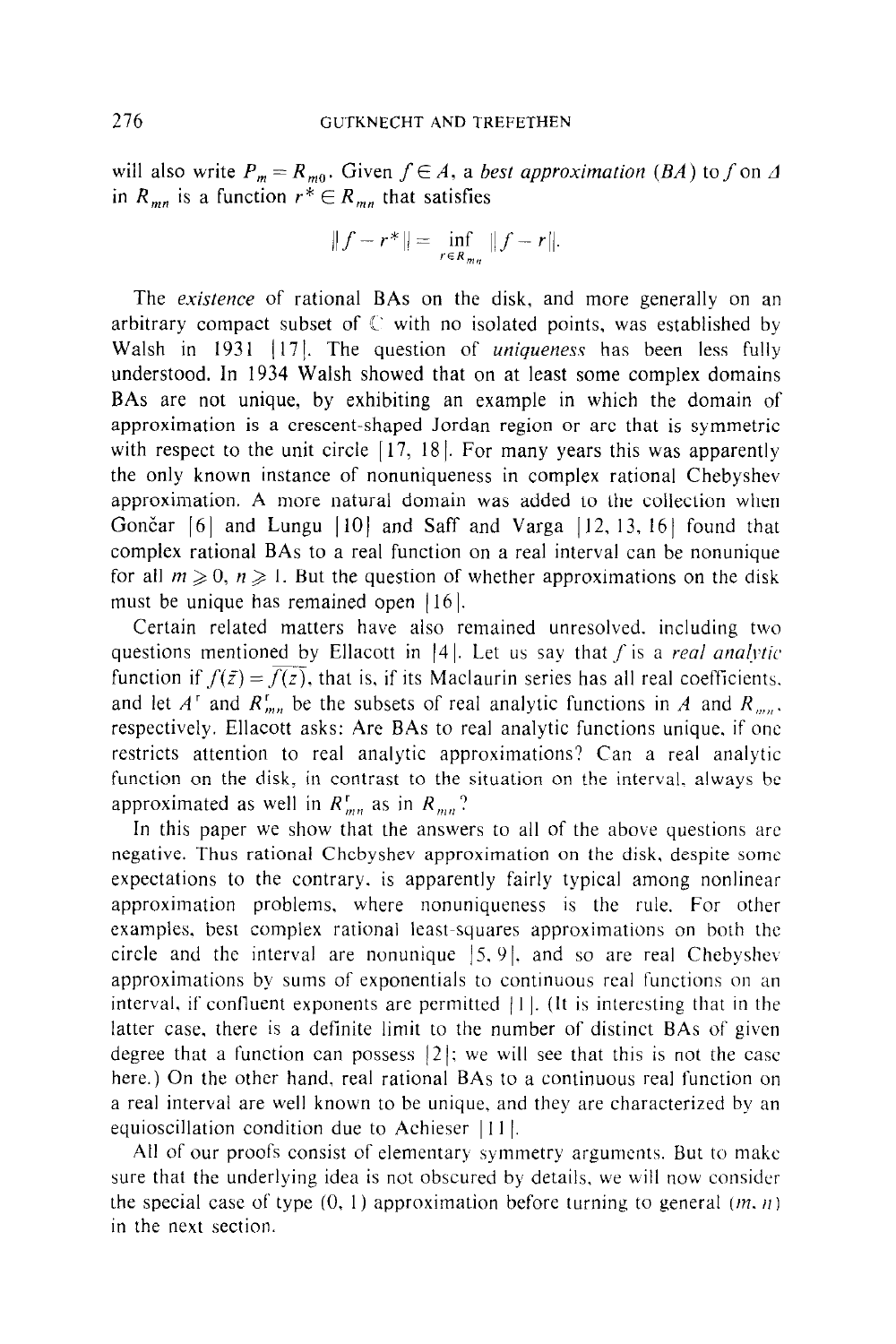

FIG. 1. (a)  $f(z)=z + z^3$ .  $r(z)= 1/(z - 1.1i)$ ; (b),  $f(z)=z + z^3$ .  $r(z) = 1/(z - 1.1)$ .

Consider the function  $f(z) = z + z<sup>3</sup>$ . As illustrated in Fig. 1, f maps S onto an oblong loop oriented along the real axis that attains maximum modulus at the points  $A = 1$  and  $B = -1$ . Now for  $r \in R_{01}$  to be a better approximation to f than 0, r must have positive real part at A and negative real part at  $B$ . Conversely, if  $r$  is any such function, then obviously  $|| f - \varepsilon r || < || f ||$  for small enough  $\varepsilon > 0$ .

From these considerations it follows that 0 is not a BA to f in  $R_{01}$ . The demonstration of this is that the function  $r(z) = 1/(z - 1.1i)$ , as illustrated in Fig. 1a (the cross indicates the pole, the arrows indicate  $r/|r|$  at  $f(A)$  and  $f(B)$ ), has the required real parts at A and B. On the other hand, 0 is a BA to f in  $R_{01}^r$ . For when only real coefficients are permitted, the denominator of r and hence r itself must have uniform sign on  $[-1, 1]$ , in particular at A and B, so a correction of the required form is impossible. This is suggested in Fig. lb.

We have shown: there exists a function f in  $A<sup>T</sup>$  that can be better approximated in  $R_{01}$  than in  $R_{01}^{\dagger}$ . This answers one of the questions posed by Ellacott. The same argument applies to approximation in  $R_{0n}$  for any  $n \geq 1$ .

Moreover, symmetry implies that if  $r^*(z)$  is a BA to f with complex coefficients, then  $\overline{r^*(\bar{z})}$  is another one. Thus best approximations in R<sub>01</sub> need not be unique.

Now rotate the figure by 90°, and define  $f(z) = z - z<sup>3</sup>$ . This function attains maximum modulus at  $A = i$  and  $B = -i$ , as illustrated in Fig. 2. As before the function f can be approximated better by a function in  $R_{01}^t$  with a pole near  $-1$  or 1 than by 0, which is the best approximation among functions with no poles. Therefore any BA  $r^*$  must have a pole, which is necessarily asymmetrically situated with respect to the imaginary axis. This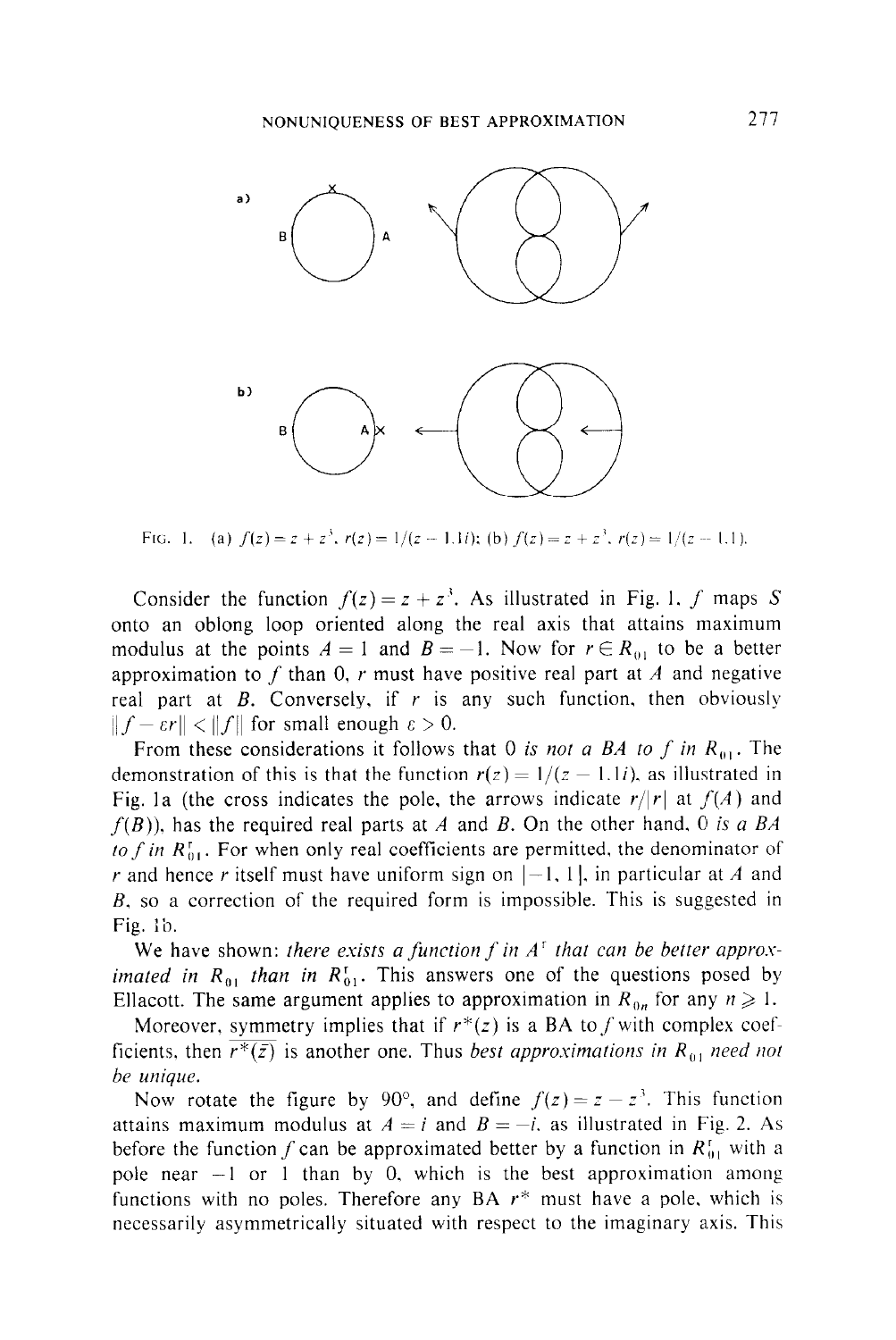

FIG. 2.  $f(z) = z - z^2$ ,  $r(z) = -1/(z - 1.1)$ .

implies that  $-r^*(-z)$  is another distinct BA, and we have shown: *hest* approximations of real-analytic functions in  $R_{01}^r$  need not be unique.

The organization of the remainder of this paper is as follows. In Section 2 we establish results (a) (Theorem I) and (b) (Theorem 2) mentioned in the abstract for general  $(m, n)$ . In Section 3 we treat result (c) (Theorem 3). Finally. in Section 4. we turn to the question of best approximation on small disks and intervals. A variation of our symmetry arguments shows there that  $r^*$  need not approach the Padé approximant  $r^v$  as the size of the disk or *interval decreases to*  $0$  (Theorem 4). This conclusion is counter to what one might expect on the basis of a theorem of Chui et al. [3] which states that  $r^*$ does approach  $r<sup>p</sup>$  if attention is restricted to real coefficients. We show further that both nonuniqueness and the  $r^* \rightarrow r^p$  question are closely connected to a normality condition appearing often in Padé approximation that requires a Hankel matrix of Maclaurin coefficients to be nonsingular.

## 2. NONUNIQUENESS IN  $R_{mn}$

If K is a positive integer, let  $\omega_K$  denote the primitive Kth root of unity

$$
\omega_{\kappa} = e^{2\pi i/k}.
$$

We will say that a function  $\phi$  is *K-symmetric* if  $\phi(\omega_k z) = \phi(z)$ . Equivalently.  $\phi$  is K-symmetric if its Maclaurin series takes the form

$$
\phi(z) = a_0 + a_1 z^k + a_2 z^{2k} + \cdots. \tag{1}
$$

We will also say that a set  $M \subseteq \{$  (e.g., the set of poles of  $\varphi$ ) is *K*-symmetric if  $\omega_k M = M$ .

In all of the arguments of this section,  $f_k$  denotes any function with the following three properties: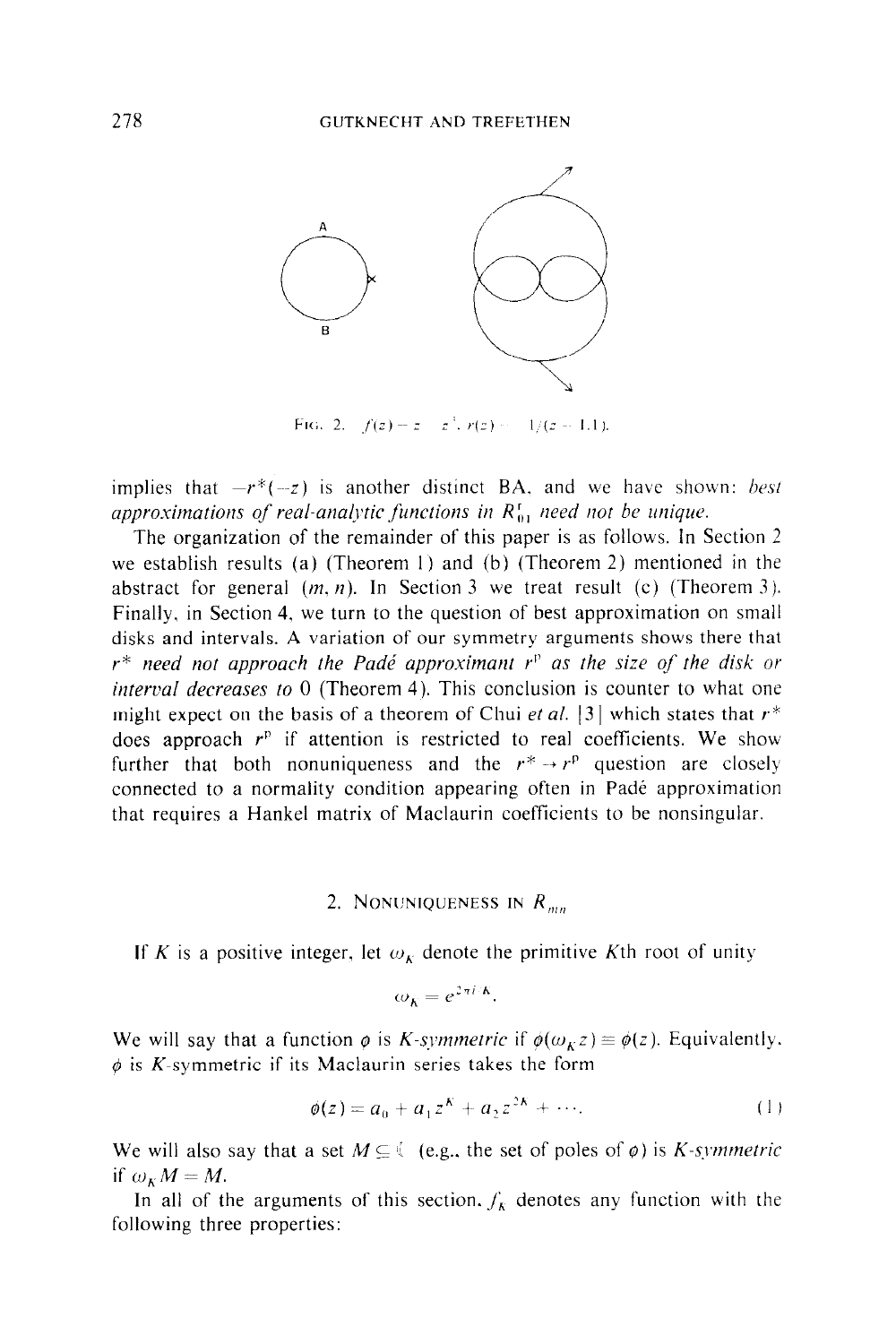- (a)  $f_k \in A$ ,
- (b)  $zf_k(z)$  is K-symmetric (i.e.,  $f_k(z) = a_1 z^{K-1} + a_2 z^{2K-1} + \cdots$ ).
- (c)  $f_k$  attains maximum modulus at exactly K points of S.

These points of extreme modulus will necessarily be just the Kth roots of unity times some constant  $e^{it}$ , and let us denote them by  $\{\zeta_k\}$ .

$$
\zeta_k = e^{i\tau} \omega_k^k, \qquad 0 \leqslant k \leqslant K - 1.
$$

By (b) and (c) we also have, for some nonzero  $c \in \mathbb{C}$ ,

$$
f(\zeta_k) = \bar{c}\zeta_k^{-1}, \qquad 0 \leqslant k \leqslant K - 1.
$$

As a concrete example, throughout this section one can take  $f_k$  to be

$$
f_K(z) = z^{K-1} + z^{2K-1},
$$

in which case the constants are  $e^{i\tau} = 1$  and  $c = 2$ .

We begin with some easy lemmas. For an arbitrary function  $r \in R_{mn}$ , there is no simple test to determine whether or not r is a BA to  $f_k$ : the local Kolmogorov condition is necessary but not sufficient for this, while the global Kolmogorov condition (or Meinardus-Schwedt condition) is sufficient but not necessary [8]. However, in the special case  $r = 0$ , the two conditions coalesce and one has the following:

LEMMA 1. Let R denote  $R_{mn}$  or a subset of it (such as  $R_{mn}^{\dagger}$ ) that is closed under multiplication by real scalars. The zero function is a BA to  $f_k$  in R if and only if there exists no  $r \in R$  satisfying

$$
\text{Re}\{|c z r(z)| > 0 \qquad \text{for} \quad z = \zeta_k, \ 0 \leqslant k \leqslant K - 1. \tag{2}
$$

**Proof.** Equation (2) is a specialization to the present context of the condition

Re
$$
|f(z) r(z)| > 0
$$
  $\forall z \in S \text{ s.t. } |f(z)| = ||f||,$  (3)

which can be established by the usual derivation of the Kolmogorov criterion for linear approximation [11, Theorem 18]. In brief, if  $||f_K - r|| < ||f_K||$  for some  $r \in R$ , then obviously r must satisfy (3). Conversely, if r satisfies (3), it is easy to show  $||f_k - \varepsilon r|| < ||f_k||$  for all sufficiently small  $\varepsilon > 0$ .

The next lemma states that the K-rotations of a BA to  $f_k$  are also BAs, up to a multiplicative constant. This observation has nothing to do with the fact that  $|| \cdot ||$  is the Chebyshev norm, and for an application of the same idea in a least-squares approximation context, see  $[5, p. 54]$ .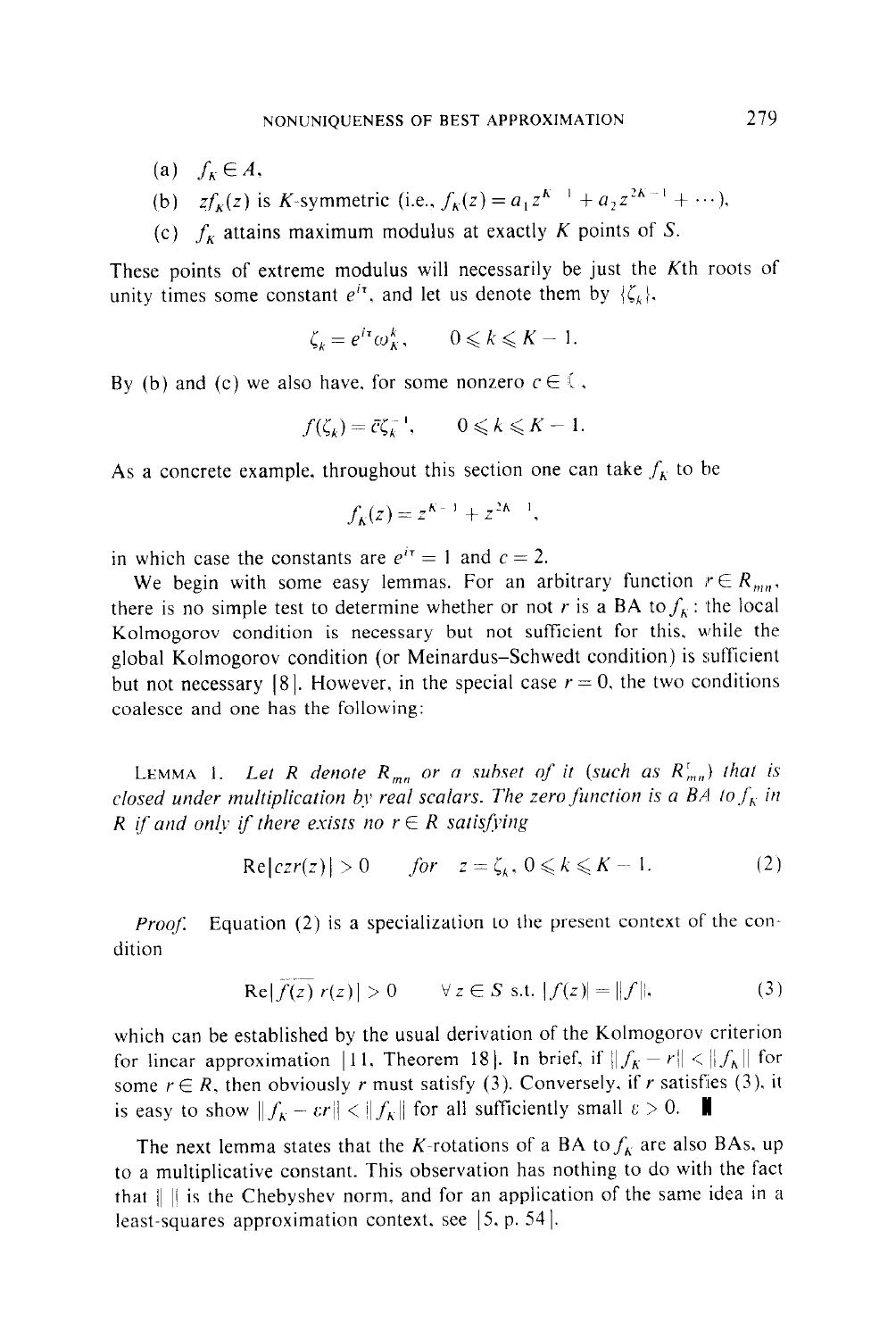LEMMA 2. If  $r^*$  is a BA to  $f_k$ , then so is the function  $\hat{r}^*$  defined by  $\hat{r}^*(z) = \omega_{\kappa} r^*(\omega_{\kappa} z).$ 

*Proof.* Since  $zf_k(z)$  is K-symmetric we have  $zf_k(z) = \omega_k z f_k(\omega_k z)$ , hence  $f_K(z) = \omega_K f_K(\omega_K z)$ , from which we compute  $||f_K - \hat{f}^*|| =$  $||f_K(z) - \omega_K r^*(\omega_K z)|| = ||\omega_K f_K(\omega_K z) - \omega_K r^*(\omega_K z)|| = ||f_K - r^*||.$ 

The third lemma has more substance, and is essentially half of the nonuniqueness argument.

LEMMA 3. If  $n \geq 1$ , then 0 is not a BA to  $f_k$  in  $R_{mn}$ .

*Proof.* Let  $\sigma \in S$  be any number with  $\sigma \neq \zeta_k$ . We claim that for all sufficiently small  $\varepsilon > 0$ , the function  $r \in R_{01} \subseteq R_{mn}$  defined by

$$
r(z) = c^{-1}/(z - (1 + \varepsilon)\sigma)
$$
 (4)

satisfies (2) of Lemma 1. To establish this, it is enough to take  $\varepsilon = 0$ , because the pole at  $\sigma(1 + \varepsilon)$  remains bounded away from each  $\zeta_k$  as  $\varepsilon \to 0$ . Thus if s denotes the Moebius transformation  $s(z) = z/(z - \sigma)$ , it will suffice to show that s maps S into Re  $z > 0$ .

In fact, s maps S onto the line Re  $z = \frac{1}{2}$ . To see this, note that s maps the straight line through  $\sigma$ , 0,  $-\sigma$  onto  $\mathbb{R}$ . Therefore it must map S, which intersects that straight line at  $\sigma$  and  $-\sigma$  with right angles, onto a generalized circle orthogonal to  $\sqrt{12}$  at  $z = \frac{1}{2}$  that passes through  $\infty$ , namely, the line  $\text{Re } z = \frac{1}{2}$ .

Our final lemma provides the other half of the argument.

LEMMA 4. Suppose  $m, n \geq 0$  and  $K \geq m + 2$ . Then 0 is a BA to  $f_k$ among functions in  $R_{mn}$  whose set of poles is K-symmetric.

*Proof.* Following Lemma 1, consider a function r in this subset of  $R_{mn}$ . which we can write  $r(z) = p(z)/q(z)$  with  $p \in P_m$ , and  $q \in P_n$ , where p and q have no common factors. The K-symmetry of the poles of r implies that  $q$  is a K-symmetric function, and, in particular,  $q(\zeta_i)$  has the same value for all k. which we can take to be 1 by dividing both  $p$  and  $q$  by this number.

Equation (2) of Lemma I thus reduces to the Kolmogorov criterion for the numerator p: does a polynomial  $p \in P_m$  exist for which

$$
Re[czp(z)] > 0 \qquad \text{for } z = \zeta_k, 0 \leq k \leq K - 1?
$$
 (5)

Since the polynomial  $czp(z)$  has degree at most  $m+1 \leq K$ , its value at  $z = 0$ , namely, 0, is given by a discrete mean value over the points  $\zeta_k$ .

$$
0 = \frac{1}{K} \sum_{k=0}^{K-1} c \zeta_k p(\zeta_k).
$$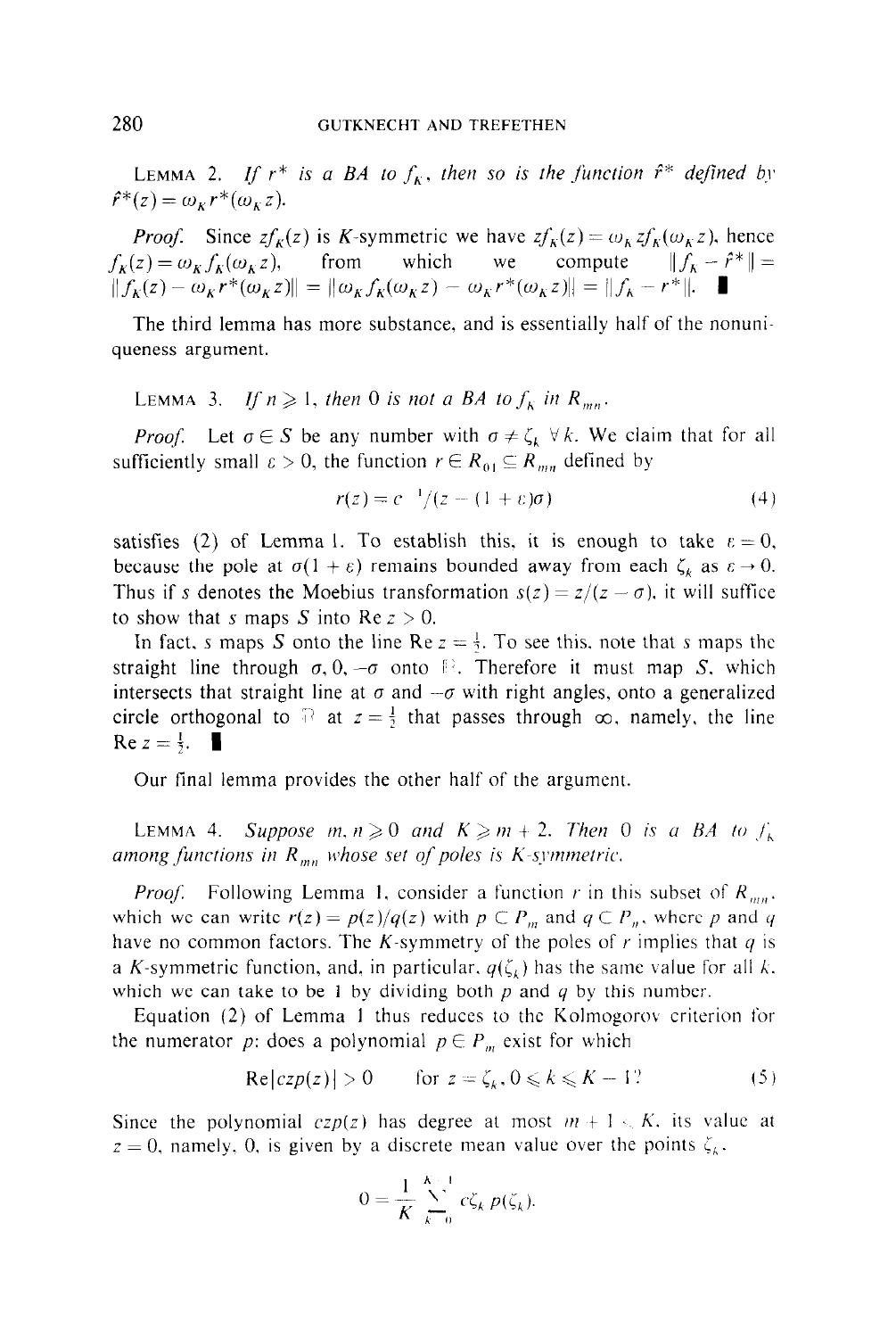By taking the real part we obtain

$$
0=\frac{1}{K}\sum_{k=0}^{K-1}\text{Re}[c\zeta_k p(\zeta_k)],
$$

which contradicts (5). This implies that the polynomial in question cannot exist, and the lemma is proved.  $\|\cdot\|$ 

Our first two main results are now straightforward consequences of the lemmas. The first theorem shows that for any  $m \ge 0$  and  $n \ge 1$ , there exist functions whose BAs in  $R_{mn}$  are not unique.

THEOREM 1. Suppose  $m \geq 0$ ,  $n \geq 1$ ,  $K \geq m+2$ . Then the BA to  $f_k$  in  $R_{mn}$  is nonunique.

*Proof.* By Lemma 4, 0 is a BA to  $f_k$  among functions in  $R_{mn}$  with  $K$ symmetric pole sets. On the other hand, by Lemma 3, it is not a BA in all of  $R_{mn}$ . This implies that any  $r^*$  of  $f_k$  must have a pole distribution that is not K-symmetric. Therefore the function  $\hat{r}^*$  defined by  $\hat{r}^*(z) = \omega_K r^*(\omega_K z)$  is distinct from  $r^*$ . On the other hand, by Lemma 2,  $\hat{r}^*$  is also a BA to  $f_k$ .

In the special case  $m = 0$ , we can take  $K = 2$ , and the above argument shows that the BA of type  $(0, n)$  to any odd function  $f \in A$  is nonunique. unless  $f$  attains maximum modulus at more than two points on  $S$ . Thus nonuniqueness in rational approximation on the disk is by no means confined to pathological examples.

In Theorem 1 there is no condition relating  $K$  and  $n$ . By making  $K$  large enough, we obtain examples for any  $m \ge 0$  and  $n \ge 1$  in which the number of BAs is arbitrarily large.

THEOREM 2. Suppose  $m \geqslant 0$  and  $n \geqslant 1$ , and let  $K \geqslant m+2$  be an integer with no divisors j in the range  $2 \leq j \leq n$ . Then  $f_K$  has at least K distinct BAs in  $R_{mn}$ .

*Proof.* We have seen in the last proof that a BA  $r_0^*$  must have a pole set that is not  $K$ -symmetric, which means, in particular, it must have at least one pole. On the other hand, since  $r_0^* \in R_{mn}$ , it can have at most *n* of them. Let *v* be the number of poles of  $r_0^*$ . The hypothesis implies that v and K are relatively prime, and it is obvious hat this implies that all of the funcions  $r_i^*$ defined by

$$
r_i^*(z) = \omega_K^j r_0^*(\omega_K^j z), \qquad 0 \leqslant j \leqslant K - 1,
$$

must have distinct pole sets. By Lemma 2, these are all BAs to  $f_k$  in  $R_{mn}$ .

This proof shows in fact not only that  $f_k$  has at least K distinct BAs, but that the number of them is an integral multiple of  $K$ . Note that it does not.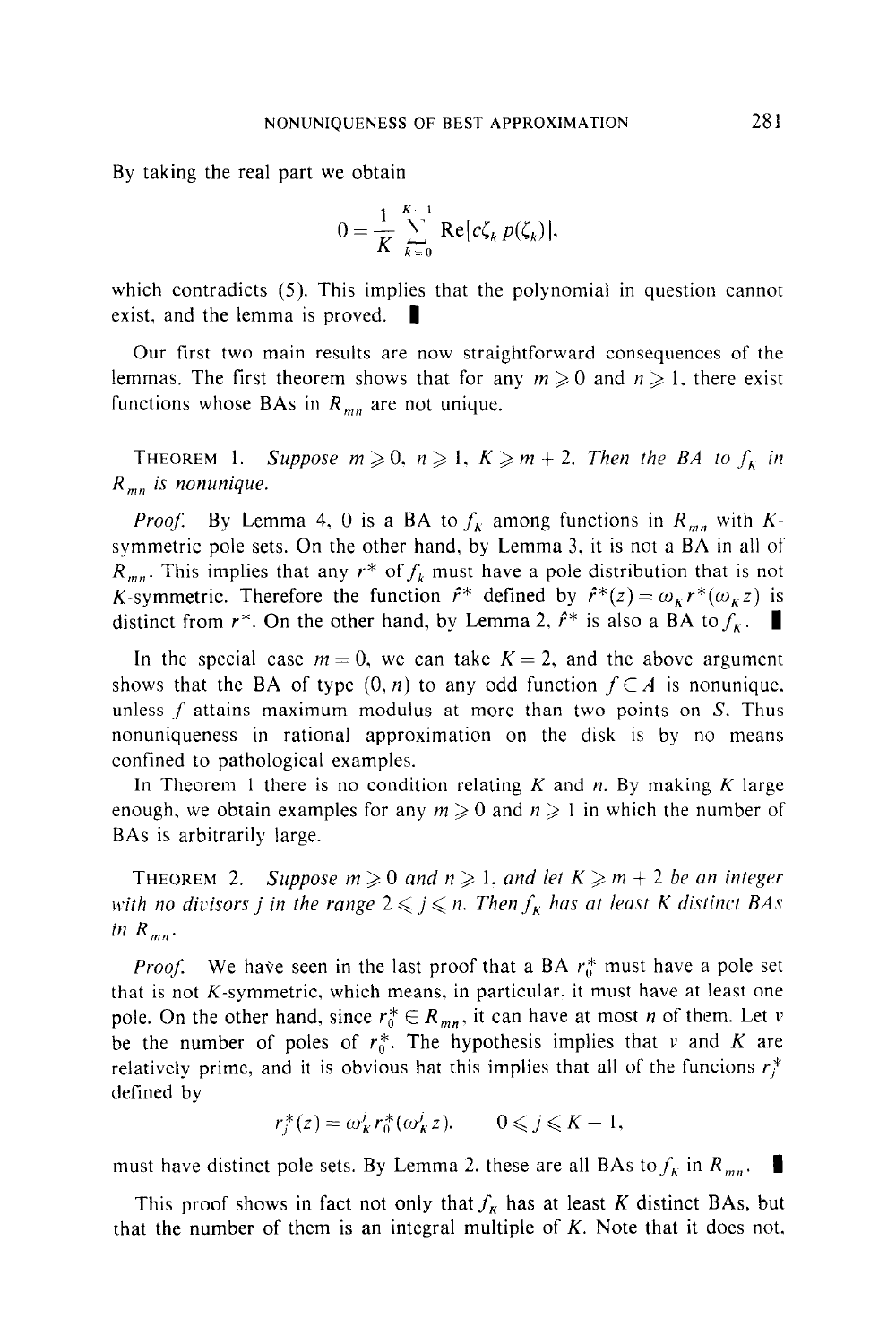however. exhibit a function that has an infinite number of BAs, although Ruttan has shown that such a situation can occur in complex rational approximation on an interval  $|16|$ .

By essentially the same argument as the one above. it is not hard to construct functions that have nonunique BAs for many  $(m, n)$ . For example, any function  $f \in A$  of the form

$$
f(z) = a_1 z + a_3 z^3 + a_7 z^7 + a_{15} z^{15} + \dots, \qquad a_k > 0,
$$

has nonunique BAs of all orders  $(m, n)$  with  $n \geq 1$  and  $m \neq 1, 3, 7, 15,...$  We do not know whether there exist functions whose BAs of all orders with  $n \geqslant 1$  are nonunique.

## 3. NONUNIQUENESS IN  $R_{mn}^r$

As in Section 1, let  $A^r$  and  $R_{mn}^r$  denote the subsets of real analytic functions in A and  $R_{mn}$ , respectively. In this section we are concerned with BAs to  $f \in A^r$  out of  $R^r_{mn}$ , which we will again denote by  $r^*$ . Existence of at least one such BA is guaranteed by the theory of Walsh  $[17]$ .

Let  $f_K^{\dagger}$  denote any function that satisfies

- $(a')$   $f'_{k} \in A^{r}$ ,
- (b)  $zf_K^r(z)$  is K-symmetric.
- (c)  $f_{\mathbf{A}}^{\dagger}$  attains maximum modulus at exactly K points  $\{\zeta_k\}$  of S.
- (d)  $1 \notin \{\zeta_k\}.$

Note the presence of the new condition (d). In the theorem below  $K$  is even. so (d) implies also  $-1 \notin \{\zeta_k\}$ . Since  $f_k^r \in A^r$ , the points of extreme modulus of  $f_K^r$  on S will be the "skew Kth roots of unity"  $\zeta_k = \omega_k^{k+1/2}$ ,  $0 \le k \le K-1$ . The fact  $f_K^r \in A^r$  also implies that the constant c of Section 2 is real. We now show that for any  $m \ge 0$  and  $n \ge 1$ , there exist functions whose BAs in  $R_{mn}^{r}$  are not unique.

**THEOREM 3.** Suppose  $m \ge 0$ ,  $n \ge 1$ ,  $K \ge m + 2$ , and moreover  $K = 2^3$ for some positive integer J. Then the BA to  $f_{\lambda}^{\dagger}$  in  $R_{mn}^{\dagger}$  is not unique.

*Proof.* First we observe that 0 is not a BA to  $f_{\kappa}^{\dagger}$  in  $R_{mn}^{\dagger}$ , for in the proof of Lemma 3 we have already constructed a better approximation, namely, the function  $r \in R_{mn}^r$  given by (4) with  $\sigma = 1$  or  $\sigma = -1$ .

On the other hand, Lemma 4 shows that 0 is a BA to  $f_{\kappa}^{\dagger}$  among functions in  $R_{mn}^r$  with K-symmetric pole sets. A fortiori. 0 is a BA among functions  $r \in R^r_{mn}$  with the property that  $zr(z)$  is K-symmetric. Our proof will proceed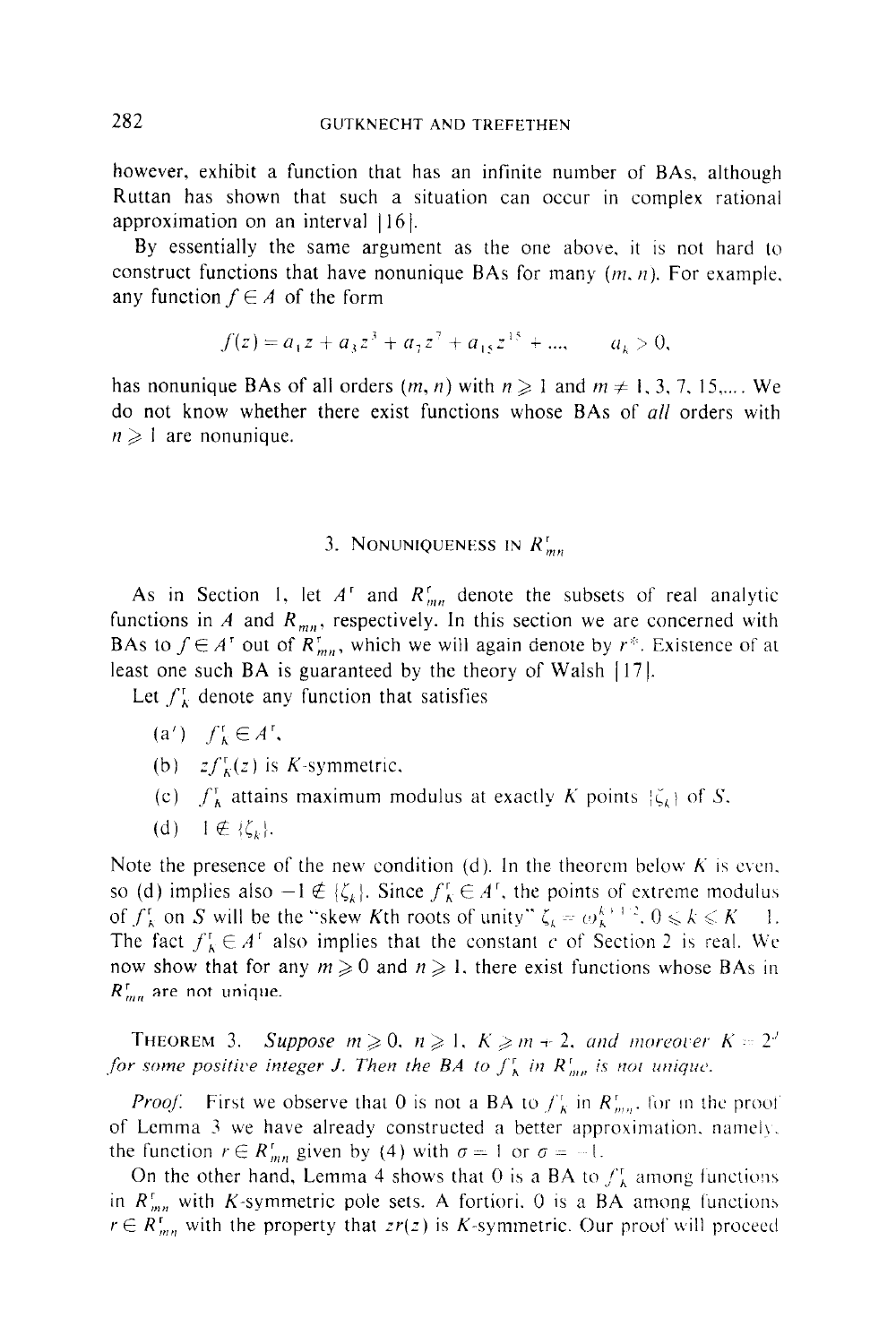by showing that the assumption that  $r^*$  is unique implies that  $z r^*(z)$  is Ksymmetric after all, a contradiction. We argue by induction. showing that  $zr^{*}(z)$  is 2<sup>*j*</sup>-symmetric successively for  $j = 0, 1,..., J$ .

Case  $j = 0$ . Trivial, because any function is 1-symmetric.

Case  $j + 1, 0 \leq j \leq J - 1$ . Let us write  $\mu = 2^j$  for abbreviation. If  $z r^*(z)$ is  $\mu$ -symmetric, the Maclaurin series of  $r^*$  has the form

$$
r^*(z) = a_1 z^{u-1} + a_2 z^{2u-1} + a_3 z^{3u-1} + \dots, \qquad a_i \in \mathbb{R}.
$$

Now  $(\omega_k^{K/2\mu})^{\mu} = -1$ , and therefore by applying Lemma 2 to  $r^*$ ,  $K/2\mu$  times in succession, we obtain a new function  $\hat{r}^* \in R_{mn}^{\tau}$ ,

$$
\hat{r}^*(z) = -a_1 z^{\mu-1} + a_2 z^{2\mu-1} - a_3 z^{3\mu-1} + \dots
$$

which must also be a BA to  $f_{\kappa}^{\tau}$ . If  $r^*$  is unique, then  $\hat{r}^*$  must be the same as  $r^*$ , so the coefficients of odd index in this expansion are 0, and we have

$$
r^*(z) = a_2 z^{2u-1} + a_4 z^{4u-1} + \dots
$$

Thus  $z r^{*}(z)$  is 2*u*-symmetric, which completes the induction step.

As in Section 2, there is some flexibility in this proof; we could for example take K to be any number containing some power of 2 larger than  $n$ as a factor. and then count poles. However. it appears that no argument of this type will establish the existence of more than two BAs to a given function. Thus the question of whether a large number of distinct real analytic BAs can occur must remain open.

On the other hand, it is easy to see that result (d) of the abstract, which we proved in Section 1 for type  $(0, n)$ ,  $n \ge 1$ , holds for type  $(m, 1)$ ,  $m \ge 0$ . also: If f satisfies (a'), (b), (c) for an even integer  $K > 2m$ , and if  $1 \in {\zeta_k}$ . then f can be better approximated in  $R_{m1}$  than in  $R_{m1}^{c}$ . For again 0 is not a BA from  $R_{m1}$  (by Lemma 3), but 0 is best in  $R_{m1}^r$ , as can be seen as follows: Assume  $r \in R_{m_1}^r$  is better and has a finite pole  $z_0 > 0$ , say. Then we can write  $r(z) = p(z)/q(z)$  with  $q(z) = z_0^{K/2} - z^{K/2}$  and  $p \in P_{m-K/2-1}$ . Note that  $q(\zeta_k) > 0$ ,  $0 \le k \le K - 1$ , so Re[zp(z)] has constant sign on  $\{\zeta_k\}$ , which, as in the proof of Lemma 4, contradicts the discrete mean value theorem. By the same argument, 0 is best in  $R_{m0}^r$ . Hence, 0 is best in  $R_{m1}^r$ .

# 4. PADÉ AND BEST APPROXIMATION ON SMALL DISKS AND INTERVALS

If  $m, n \geq 0$  are given and f is analytic at the origin, the Padé approximant of type  $(m, n)$  to f is the unique rational function  $r<sup>p</sup>$  of type  $(m, n)$ , analytic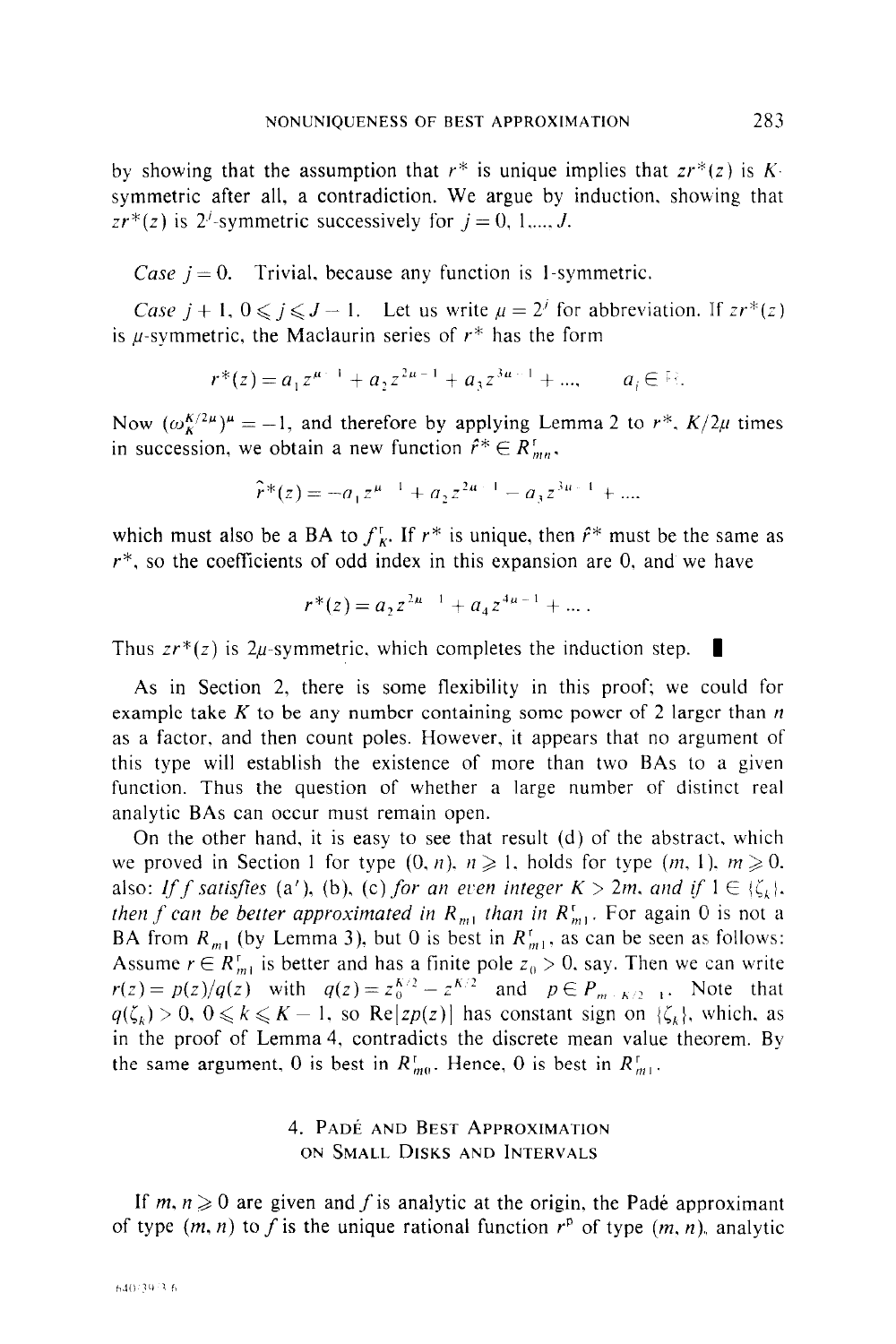at the origin, whose Maclaurin series matches that of  $f$  to as many terms as possible. Thus  $r<sup>p</sup>$  is in a sense the optimal approximation to f at the point  $z = 0$ . A natural question posed by Walsh |18| is: if for each  $\varepsilon > 0$ .  $r_{\varepsilon}^{*}$  is a BA to f on  $\varepsilon A$ , must one have  $r_c^* \to r_p$  as  $\varepsilon \to 0$ ? By  $r_c^* \to r_p$ , we mean that  $r_c^*$ approaches  $r<sup>p</sup>$  uniformly on any compact subset of  $\Diamond$  that contains no poles of  $r^p$ .

In 1964 Walsh answered this question in the afftrmative for the restricted set of functions that satisfy the following normality condition  $|19|$ . Let f have the Maclaurin series  $f(z) = a_0 + a_1 z + ...$ , and define  $a_k = 0$  for  $k < 0$ .

Assumption B. The  $n \times n$  Hankel matrix

$$
H = \begin{pmatrix} a_{m-n+1} & a_m \\ a_m & a_{m+n-1} \end{pmatrix}
$$

is nonsingular.

Assumption B appears frequently in the theory of Padé approximation, for it is readily seen that the coefficients of  $r^p$  satisfy a linear system of equations involving the matrix  $H$ .

Walsh's result asserts: if f satisfies Assumption B, then  $r_i^* \rightarrow r_i^*$  as  $\varepsilon \rightarrow 0$ . But Walsh did not determine whether Assumption B is actually needed for this conclusion to be valid. It is easy to imagine that it might not be, for in 1974 Chui et al. published a result to the effect that in real approximation on a small interval  $[0, \varepsilon]$ ,  $r_r^* \rightarrow r^p$  for any f  $[3]$ . (We will return to their result below.)

Nevertheless, a variation of our symmetry arguments shows that Assumption B is essential after all. Following Section 2, let  $f_k$  be any function that satisfies the conditions

- (a)  $f_k \in A$ ,
- (b)  $zf_k(z)$  is K-symmetric.
- $(c')$   $f_{\kappa}^{(K-1)}(0) \neq 0$ ,  $f_{\kappa}^{(2K-1)}(0) \neq 0$ .

THEOREM 4. Suppose  $m \ge 0$ ,  $n \ge 1$ ,  $K \ge 2m + 3$ ,  $f = f_K$ . Then  $r^p \equiv 0$ , but  $r_r^* \rightarrow 0$  as  $\varepsilon \rightarrow 0$ .

*Proof.* Observe first that since  $K - 1 > m$ , the Maclaurin coefficients of  $f_k$  satisfy  $a_k = 0$  for  $k \leq m$ , which implies hat the matrix H is singular. Thus  $f_k$  does not satisfy Assumption B, so the claim does not contradict Walsh's result. The fact  $r^p \equiv 0$  is also a consequence of  $a_k = 0$  for  $k \le m$ .

To prove that  $r_{\varepsilon}^*$  does not approach the zero function as  $\varepsilon \to 0$ , it is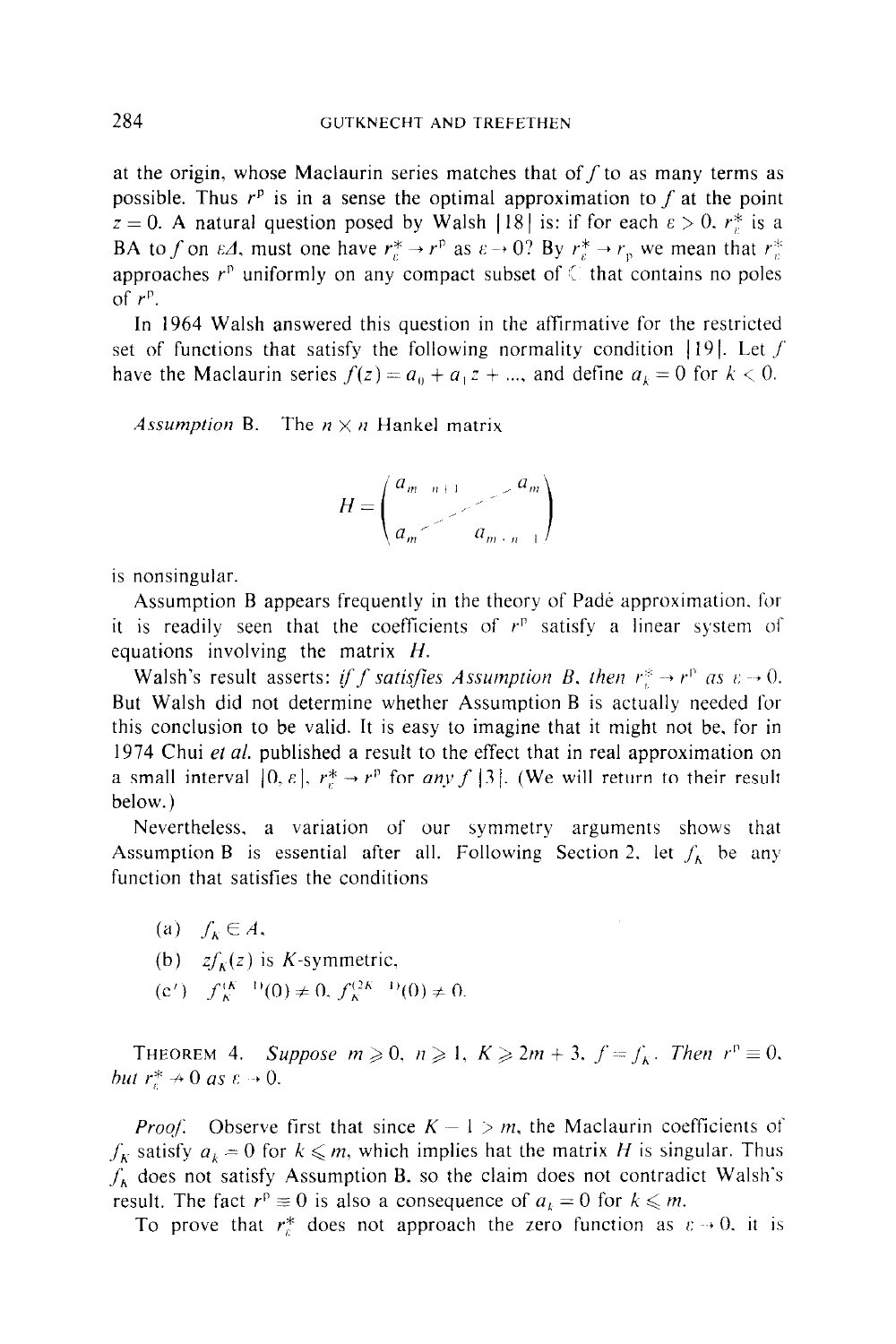enough to show that not all poles of  $r_{\epsilon}^{*}$  converge to  $\infty$  as  $\epsilon \to 0$ : that is, there exists  $\rho > 0$  such that for all sufficiently small  $\varepsilon$ ,  $r_f^*$  has a pole in  $\rho A$ . Let the given problem be rescaled from  $\epsilon \Delta$  to  $\Delta$  by defining for each  $\epsilon > 0$   $F(x) =$  $f_k(\varepsilon z)$ ,  $R_{\varepsilon}^*(z) = r_{\varepsilon}^*(\varepsilon z)$ . We will in fact prove the stronger result that  $R_{\varepsilon}^*$  has a pole in  $\rho\Delta$  for some  $\rho$ , which amounts to showing that at least one pole of  $r_{\varepsilon}^{*}$  converges linearly to the origin as  $\varepsilon \to 0$ . The proof as usual has two halves:

(i) 0 is not a BA to  $F_{\varepsilon}$  in  $R_{mn}$  (for all sufficiently small  $\varepsilon$ ):

(ii) 0 is a BA to  $F<sub>g</sub>$  among functions in  $R<sub>mn</sub>$  with no poles in  $\rho\Delta$  (for some suitable fixed  $\rho$ ).

*Proof of* (i). The function  $F<sub>f</sub>$  satisfies conditions (a) and (b) of Section 2 trivially for any  $\varepsilon \in [0, 1]$ . From (c') it can be seen that for all sufficiently small positive  $\varepsilon$ , it also satisfies condition (c). Therefore Lemma 3 applies.

*Proof of* (ii). If 0 is not a BA to  $F<sub>\epsilon</sub>$  in the class mentioned, then by Lemma 1 there exists  $r \in R_{mn}$  that satisfies (2) but has no poles in  $\rho A$ . Let r be written  $r(z) = p(z)/q(z)$  in lowest terms, with  $q(0) = 1$ . If  $\rho$  is large, q must be approximately 1 on  $\Delta$ . In particular, for any  $\theta > 0$  we can pick  $\rho$ large enough so that necessarily

$$
\max_{z \in S} |\arg q(z)| \leq \theta,
$$

which means that  $(2)$  implies

$$
|\arg(czp(z))| < \pi/2 + \theta \quad \text{for} \quad z = \zeta_k, 0 \leq k \leq K - 1. \tag{6}
$$

For each k, define  $\sigma_k, \tau_k \in \mathbb{R}$  by  $c \zeta_k p(\zeta_k) = \sigma_k + i \tau_k$ , and in addition. define  $\sigma_k^+ = \max\{0, \sigma_k\}$  and  $\sigma_k = \min\{0, \sigma_k\}$ . Let  $\sigma, \tau, \sigma, \sigma^+$  be the corresponding  $K$ -vectors. In this notation  $(6)$  amounts to the condition

$$
|\sigma_k| \leqslant \tan \theta |\tau_k|, \qquad 0 \leqslant k \leqslant K - 1.
$$

By summing over  $k$ , we obtain

$$
\|\sigma^-\|_1 \leqslant \tan \theta \|\tau\|_1
$$

(vector 1-norms). At the same time, since  $K > m + 1$ , our usual mean-value argument from Lemma 4 implies  $\sum_{k=0}^{K-1} \sigma_n = 0$ , hence  $\|\sigma^+\|_1 = \frac{1}{2}\|\sigma\|_1$ , and therefore we have

$$
\|\sigma\|_{1} \leqslant 2 \tan \theta \, \|\tau\|_{1}.\tag{7}
$$

On the other hand,  $\sigma$  and  $\tau$  cannot differ too greatly in norm. The real and imaginary parts of  $czp(z)$  on S are conjugate trigonometric polynomials in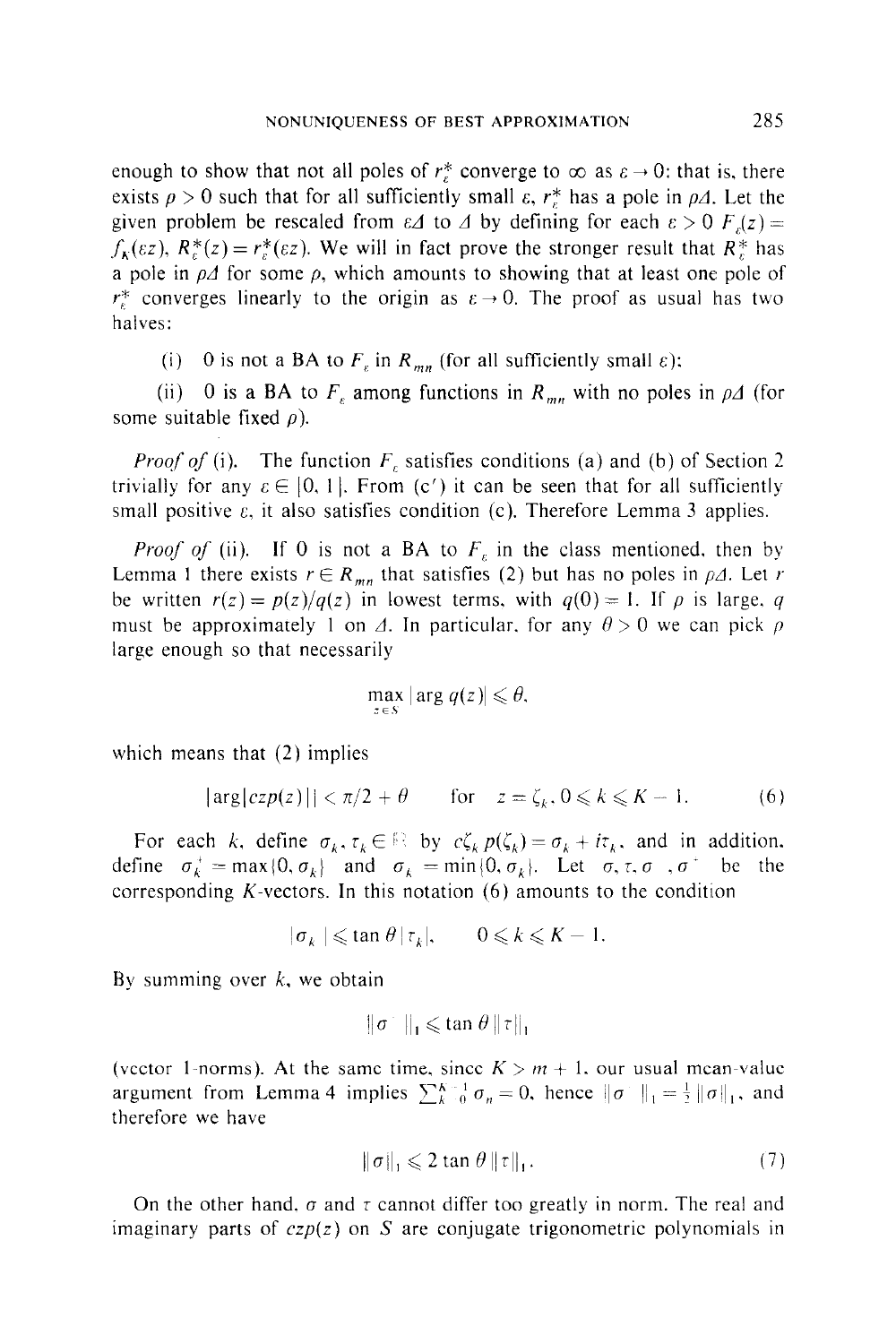arg z of degree  $m + 1$ , with constant terms 0, and therefore they have equal L, norms on S. Since  $K \ge 2m + 3 = 2(m + 1) + 1$ , they are moreover the unique trigonometric polynomials of degree  $m + 1$  that interpolate  $\{\sigma_k\}$  and  $\{\tau_k\}$  at the points  $\{\arg \zeta_k\}$ , and the equality of  $L_2$  norms on S carries over to equality of  $I_2$  norms on  $\{\zeta_k\}$ :

$$
\|\tau\|_2 = \|\sigma\|_2. \tag{8}
$$

(In fact  $\tau = W_{\kappa} \sigma = -W_{\kappa}^2 \tau$ , where  $W_{\kappa}$  is the so-called *Wittich matrix*, with  $||W_{\kappa}||_2 = 1$ .) By discrete Hölder inequalities, we have in general

$$
\|\tau\|_1 \leqslant \sqrt{K} \|\tau\|_2, \qquad \|\sigma\|_2 \leqslant \|\sigma\|_1.
$$

and so (8) implies

$$
\|\tau\|_1 \leqslant \sqrt{K} \|\sigma\|_1. \tag{9}
$$

It is now clear that  $(7)$  and  $(9)$  will be inconsistent, contradicting the assumption that r exists, provided  $\rho$  is taken large enough so that  $\theta$  is small enough to ensure  $2\sqrt{K}$  tan  $\theta < 1$ . This proves (ii).

Before closing, we will make some remarks on related matters.

Approximation on small intervals. How does Theorem 5 relate to the result of Chui et al. mentioned above? Suppose  $f(x)$  is a complex function of class  $C^{m+n+1}[0, 1]$ , and let  $r_{\varepsilon}^*$  be a BA to f in  $R_{mn}$  on  $[0, \varepsilon]$ . First, Walsh showed in the early 1970s that his result of 1964 extends to this problem too: if f satisfies Assumption B, then  $r_r^* \rightarrow r_p$  as  $\varepsilon \rightarrow 0$  [20]. The purpose of the paper of Chui et al.  $|3|$  was to extend Walsh's result by removing the hypothesis of Assumption B. However, although their proof does not require Assumption B, it assumes that f is real and that  $r_r^*$  denotes its (unique) BA with *real* coefficients. In contrast, by an argument much like that above, one can readily show for at least some  $(m, n)$  that  $r^* \to r^p$  can fail to hold if  $r^*$  is a BA with complex coefficients, even when  $f$  is real. For example, take  $f(x) = x$  on  $[-\varepsilon, \varepsilon]$  and  $(m, n) = (0, 1)$ ; then the argument of Fig. ! shows that  $r_{\varepsilon}^*$  has a pole for every  $\varepsilon$ , but since f is linear, the problem is scaleinvariant, so this pole will approach 0 linearly with  $\varepsilon$ .

Uniqueness and Assumption B. In all of our examples in which  $r^*$  is nonunique,  $f$  has failed to satisfy Assumption B. Can it be that Assumption B is enough to ensure uniqueness? To see that the answer is no. take  $(m, n) = (0, 1)$  and consider the function

$$
f(z) = \eta/(z - 2) + z + z^3.
$$

For any  $\eta > 0$ , f satisfies Assumption B, but for all sufficiently small  $\eta$ , a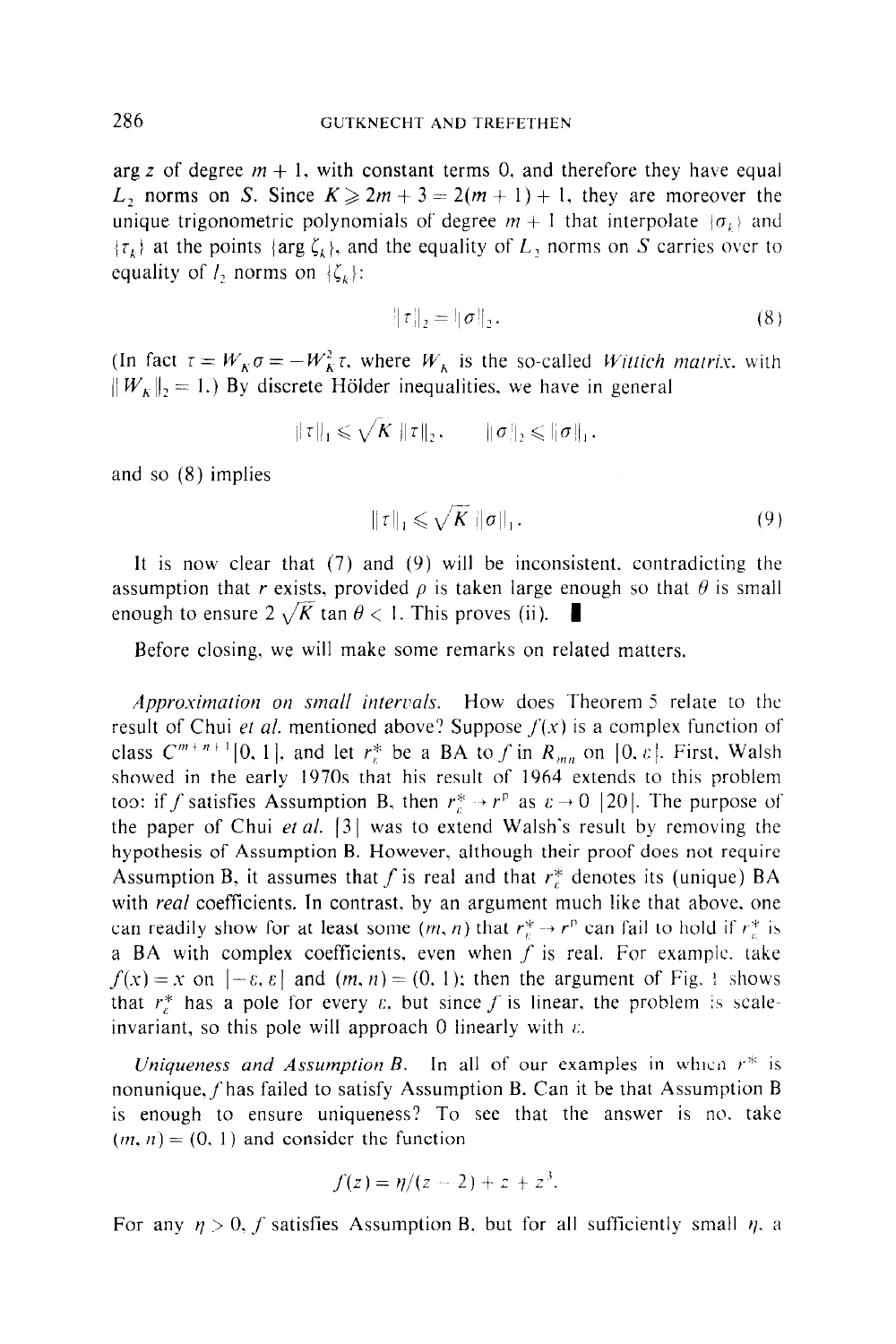variation of the argument of Fig. 1 shows that any BA has non-real coefficients and hence is nonunique.

On the other hand, to the best of our knowledge it is possible that for any function satisfying Assumption B, the BA on  $\varepsilon A$  is unique for all sufficiently small  $\varepsilon$ .

Approximate uniqueness and approximate real analyticity. Suppose  $r<sup>p</sup>$ has exactly *n* finite poles and, in addition, the Maclaurin series of f and  $r<sup>p</sup>$ agree through degree  $m + n$  but no further. This condition, which implies Assumption B, is called Assumption A in  $[14]$  and  $[15]$ , and a number of asymptotic results are proved there by the CF method regarding approximation of such functions on small disks  $\varepsilon \Delta$ . One of these is that BAs are "approximately unique": any two BAs  $r_1^*$ ,  $r_2^*$  satisfy  $r_1^* - r_2^* = O(\varepsilon^{m+n-2})$ uniformly on compact sets containing no poles of  $r^p$  [14. Section 6]. In contrast, the construction of Theorem 4 here shows that in the absence of Assumption B,  $r_1^* - r_2^*$  need not approach zero with  $\varepsilon$  at all. Alternatively, Assumption A also implies  $||r_1^* - r_2^*||_{\epsilon_4} = O(e^{2m+2n+3})$ , while in the absence of Assumption B it appears that this must be weakened to  $O(\varepsilon^{2m+3})$ .

For  $f \in A^r$ , analogous estimates follow from [14] for how close  $r^*$  must be to  $R_{mn}^r$ , in particular to the CF approximant  $r_c^{\text{ct}} \in R_{mn}^r$ ;  $||r_c^* - r_c^{\text{ct}}|| = O(\varepsilon^{m+n+2})$  on compact sets with no poles of  $r_{\text{c}}^p$ , and  $||r_c^* - r_c^{\text{ct}}||_{\infty} =$  $O(\varepsilon^{2m+2n+3})$ . Again it seems that without Assumption B, these reduce to  $\varepsilon^{0}$ and  $\varepsilon^{2m+3}$ , respectively.

In summary, although degeneracy of the Padé approximant is not necessary for nonuniqueness and associated phenomena in complex rational approximation, it is evidently a related factor.

Notes added in proof. (i) Block structure in the Walsh table. It is well known that if the best real approximations  ${r_{mn}^*}$  to a continuous real function f on a real interval are arranged in a so-called *Walsh table* indexed by  $m$  and  $n$ , then degenerate situations in which a single rational function is best for several degrees  $(m, n)$  always occur precisely in square blocks, except where  $r_{mn}^* \equiv 0$  [11]. (An analogous block structure appears in the Padé table.) From the example at the end of Section 2 one may however conclude that in a complex approx imation such a block structure need not occur. at least in the top row  $(n = 0)$  of the Walsh table. Indeed, our arguments show that for each  $k \geq 1$ , the best approximations to f of types  $(2<sup>k</sup> - 1, 0)$ .....  $(2<sup>k+1</sup> - 2, 0)$  are all equal to the polynomial section of f of degree  $2<sup>k</sup> - 1$ , while for any  $n \ge 1$  the best approximations of types  $(2^k, n)$ ....,  $(2^{k+1} - 2, n)$  are better.

(ii) Padé and best approximation. Several additional results have been obtained concerning the Pade and best approximation questions discussed in Section 4: see  $|21|$ . In particular, further examples show that  $r^* \rightarrow r^p$  can occur even for *real* approximations of real functions, both on  $[0, \varepsilon]$  and on  $[-\varepsilon, \varepsilon]$ ; the same is also true for the analogously restricted best approximation on small disks  $\varepsilon$  1. Thus the result of  $|3|$  quoted above is *false*.